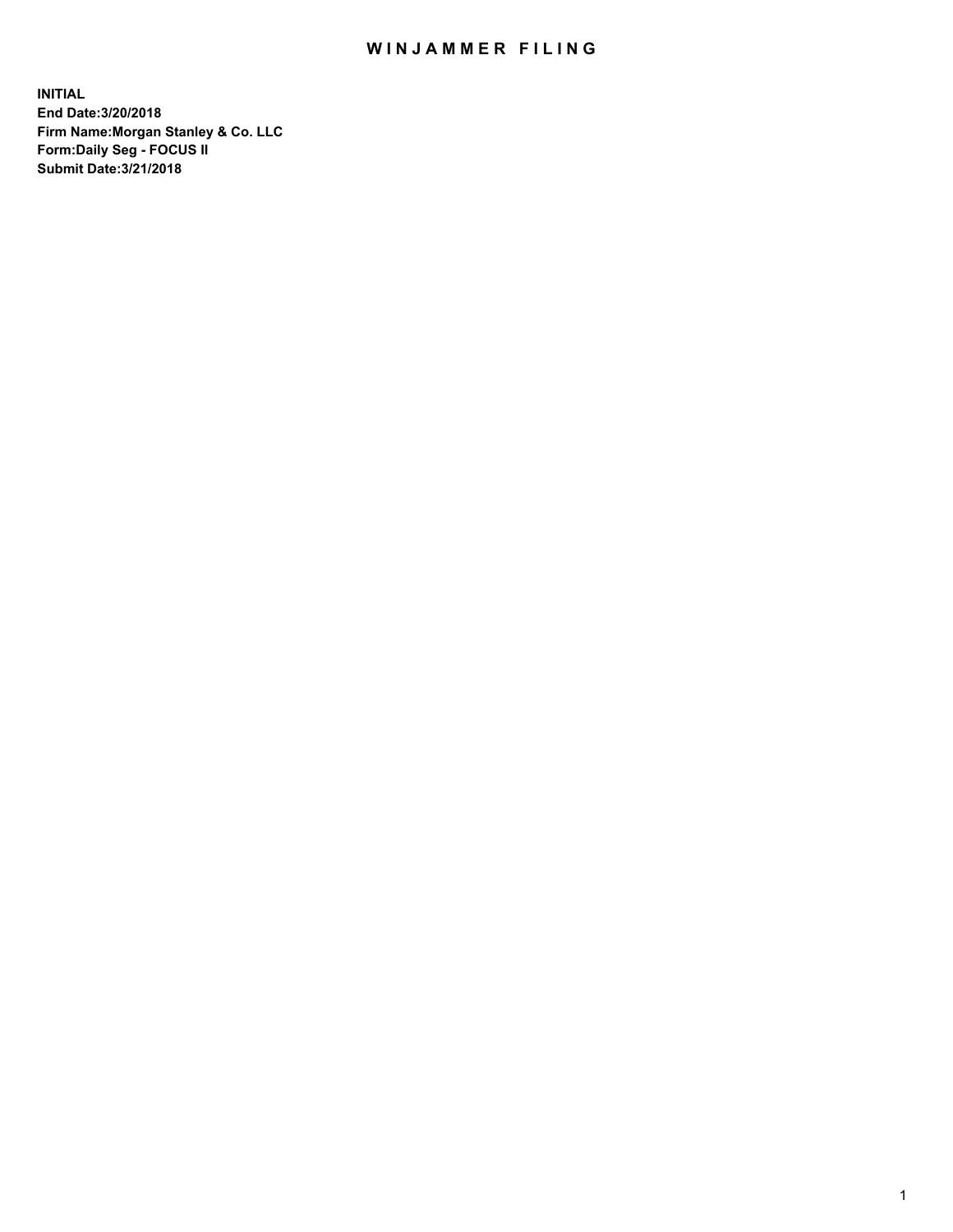## **INITIAL End Date:3/20/2018 Firm Name:Morgan Stanley & Co. LLC Form:Daily Seg - FOCUS II Submit Date:3/21/2018 Daily Segregation - Cover Page**

| Name of Company<br><b>Contact Name</b><br><b>Contact Phone Number</b><br><b>Contact Email Address</b>                                                                                                                                                                                                                          | Morgan Stanley & Co. LLC<br>Ikram Shah<br>212-276-0963<br>lkram.shah@morganstanley.com |
|--------------------------------------------------------------------------------------------------------------------------------------------------------------------------------------------------------------------------------------------------------------------------------------------------------------------------------|----------------------------------------------------------------------------------------|
| FCM's Customer Segregated Funds Residual Interest Target (choose one):<br>a. Minimum dollar amount: ; or<br>b. Minimum percentage of customer segregated funds required:%; or<br>c. Dollar amount range between: and; or<br>d. Percentage range of customer segregated funds required between:% and%.                          | 331,000,000<br><u>0</u><br>0 <sub>0</sub><br>00                                        |
| FCM's Customer Secured Amount Funds Residual Interest Target (choose one):<br>a. Minimum dollar amount: ; or<br>b. Minimum percentage of customer secured funds required:%; or<br>c. Dollar amount range between: and; or<br>d. Percentage range of customer secured funds required between:% and%.                            | 140,000,000<br>0 <sub>0</sub><br>0 <sub>0</sub>                                        |
| FCM's Cleared Swaps Customer Collateral Residual Interest Target (choose one):<br>a. Minimum dollar amount: ; or<br>b. Minimum percentage of cleared swaps customer collateral required:% ; or<br>c. Dollar amount range between: and; or<br>d. Percentage range of cleared swaps customer collateral required between:% and%. | 92,000,000<br>0 <sub>0</sub><br><u>00</u>                                              |

Attach supporting documents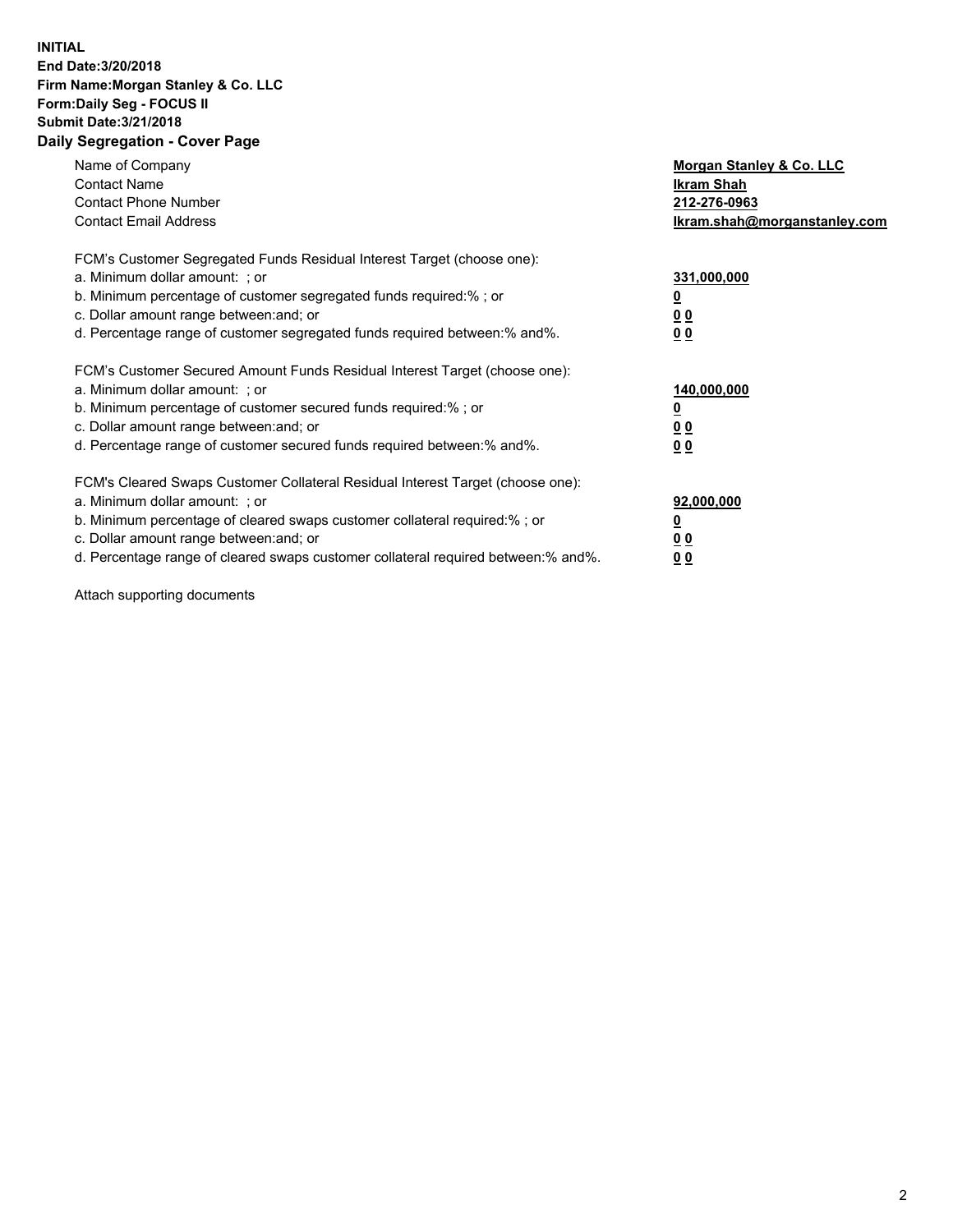## **INITIAL End Date:3/20/2018 Firm Name:Morgan Stanley & Co. LLC Form:Daily Seg - FOCUS II Submit Date:3/21/2018 Daily Segregation - Secured Amounts**

Foreign Futures and Foreign Options Secured Amounts Amount required to be set aside pursuant to law, rule or regulation of a foreign government or a rule of a self-regulatory organization authorized thereunder

- 1. Net ledger balance Foreign Futures and Foreign Option Trading All Customers A. Cash **3,155,866,642** [7315]
	- B. Securities (at market) **1,944,295,557** [7317]
- 2. Net unrealized profit (loss) in open futures contracts traded on a foreign board of trade **125,041,353** [7325]
- 3. Exchange traded options
	- a. Market value of open option contracts purchased on a foreign board of trade **27,314,983** [7335]
	- b. Market value of open contracts granted (sold) on a foreign board of trade **-21,893,993** [7337]
- 4. Net equity (deficit) (add lines 1. 2. and 3.) **5,230,624,542** [7345]
- 5. Account liquidating to a deficit and account with a debit balances gross amount **55,428,253** [7351] Less: amount offset by customer owned securities **-53,201,259** [7352] **2,226,994**
- 6. Amount required to be set aside as the secured amount Net Liquidating Equity Method (add lines 4 and 5)
- 7. Greater of amount required to be set aside pursuant to foreign jurisdiction (above) or line 6.

## FUNDS DEPOSITED IN SEPARATE REGULATION 30.7 ACCOUNTS

- 1. Cash in banks
	- A. Banks located in the United States **354,873,043** [7500]
	- B. Other banks qualified under Regulation 30.7 **651,851,148** [7520] **1,006,724,191**
- 2. Securities
	- A. In safekeeping with banks located in the United States **244,049,232** [7540]
	- B. In safekeeping with other banks qualified under Regulation 30.7 **0** [7560] **244,049,232** [7570]
- 3. Equities with registered futures commission merchants
	-
	-
	- C. Unrealized gain (loss) on open futures contracts **252,141** [7600]
	- D. Value of long option contracts **0** [7610]
- E. Value of short option contracts **0** [7615] **5,914,684** [7620]
- 4. Amounts held by clearing organizations of foreign boards of trade
	-
	-
	- C. Amount due to (from) clearing organization daily variation **0** [7660]
	- D. Value of long option contracts **0** [7670]
	- E. Value of short option contracts **0** [7675] **0** [7680]
- 5. Amounts held by members of foreign boards of trade
	-
	-
	- C. Unrealized gain (loss) on open futures contracts **124,789,212** [7720]
	- D. Value of long option contracts **27,314,983** [7730]
	- E. Value of short option contracts **-21,893,993** [7735] **4,166,476,045**
- 6. Amounts with other depositories designated by a foreign board of trade **0** [7760]
- 7. Segregated funds on hand **0** [7765]
- 8. Total funds in separate section 30.7 accounts **5,423,164,152** [7770]
- 9. Excess (deficiency) Set Aside for Secured Amount (subtract line 7 Secured Statement Page 1 from Line 8)
- 10. Management Target Amount for Excess funds in separate section 30.7 accounts **140,000,000** [7780]
- 11. Excess (deficiency) funds in separate 30.7 accounts over (under) Management Target **50,312,616** [7785]

**0** [7305]

[7354] **5,232,851,536** [7355]

**5,232,851,536** [7360]

[7530]

 A. Cash **5,662,543** [7580] B. Securities **0** [7590]

 A. Cash **0** [7640] B. Securities **0** [7650]

 A. Cash **2,336,019,519** [7700] B. Securities **1,700,246,324** [7710] [7740] **190,312,616** [7380]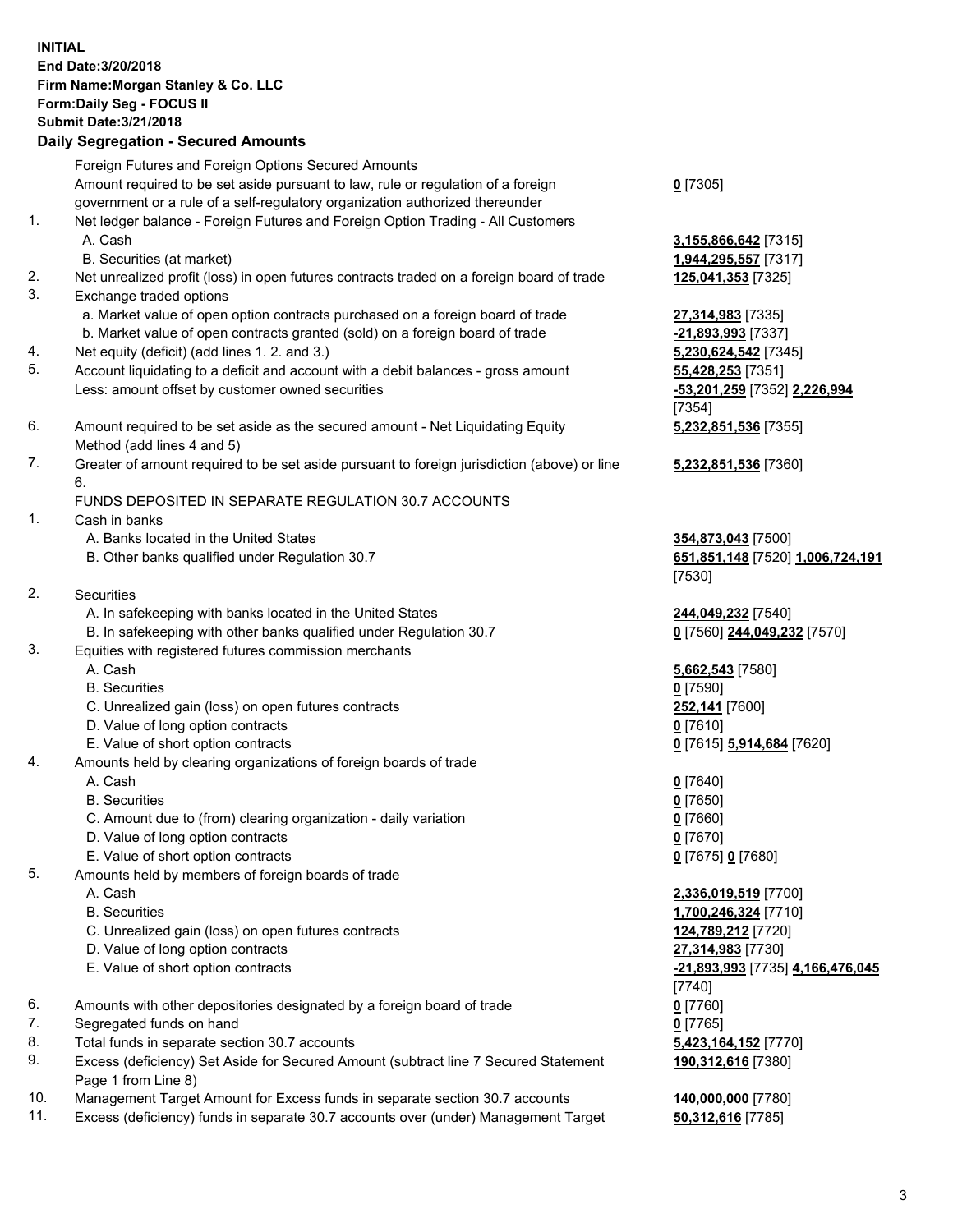**INITIAL End Date:3/20/2018 Firm Name:Morgan Stanley & Co. LLC Form:Daily Seg - FOCUS II Submit Date:3/21/2018 Daily Segregation - Segregation Statement** SEGREGATION REQUIREMENTS(Section 4d(2) of the CEAct) 1. Net ledger balance A. Cash **9,900,578,727** [7010] B. Securities (at market) **5,201,090,072** [7020] 2. Net unrealized profit (loss) in open futures contracts traded on a contract market **410,586,043** [7030] 3. Exchange traded options A. Add market value of open option contracts purchased on a contract market **428,197,582** [7032] B. Deduct market value of open option contracts granted (sold) on a contract market **-703,267,230** [7033] 4. Net equity (deficit) (add lines 1, 2 and 3) **15,237,185,194** [7040] 5. Accounts liquidating to a deficit and accounts with debit balances - gross amount **235,259,557** [7045] Less: amount offset by customer securities **-194,171,389** [7047] **41,088,168** [7050] 6. Amount required to be segregated (add lines 4 and 5) **15,278,273,362** [7060] FUNDS IN SEGREGATED ACCOUNTS 7. Deposited in segregated funds bank accounts A. Cash **4,251,544,318** [7070] B. Securities representing investments of customers' funds (at market) **0** [7080] C. Securities held for particular customers or option customers in lieu of cash (at market) **1,005,206,035** [7090] 8. Margins on deposit with derivatives clearing organizations of contract markets A. Cash **6,443,026,516** [7100] B. Securities representing investments of customers' funds (at market) **0** [7110] C. Securities held for particular customers or option customers in lieu of cash (at market) **4,195,884,037** [7120] 9. Net settlement from (to) derivatives clearing organizations of contract markets **35,926,668** [7130] 10. Exchange traded options A. Value of open long option contracts **428,197,582** [7132] B. Value of open short option contracts **-703,267,230** [7133] 11. Net equities with other FCMs A. Net liquidating equity **2,606,307** [7140] B. Securities representing investments of customers' funds (at market) **0** [7160] C. Securities held for particular customers or option customers in lieu of cash (at market) **0** [7170] 12. Segregated funds on hand **0** [7150] 13. Total amount in segregation (add lines 7 through 12) **15,659,124,233** [7180] 14. Excess (deficiency) funds in segregation (subtract line 6 from line 13) **380,850,871** [7190]

- 15. Management Target Amount for Excess funds in segregation **331,000,000** [7194]
- 16. Excess (deficiency) funds in segregation over (under) Management Target Amount Excess

**49,850,871** [7198]